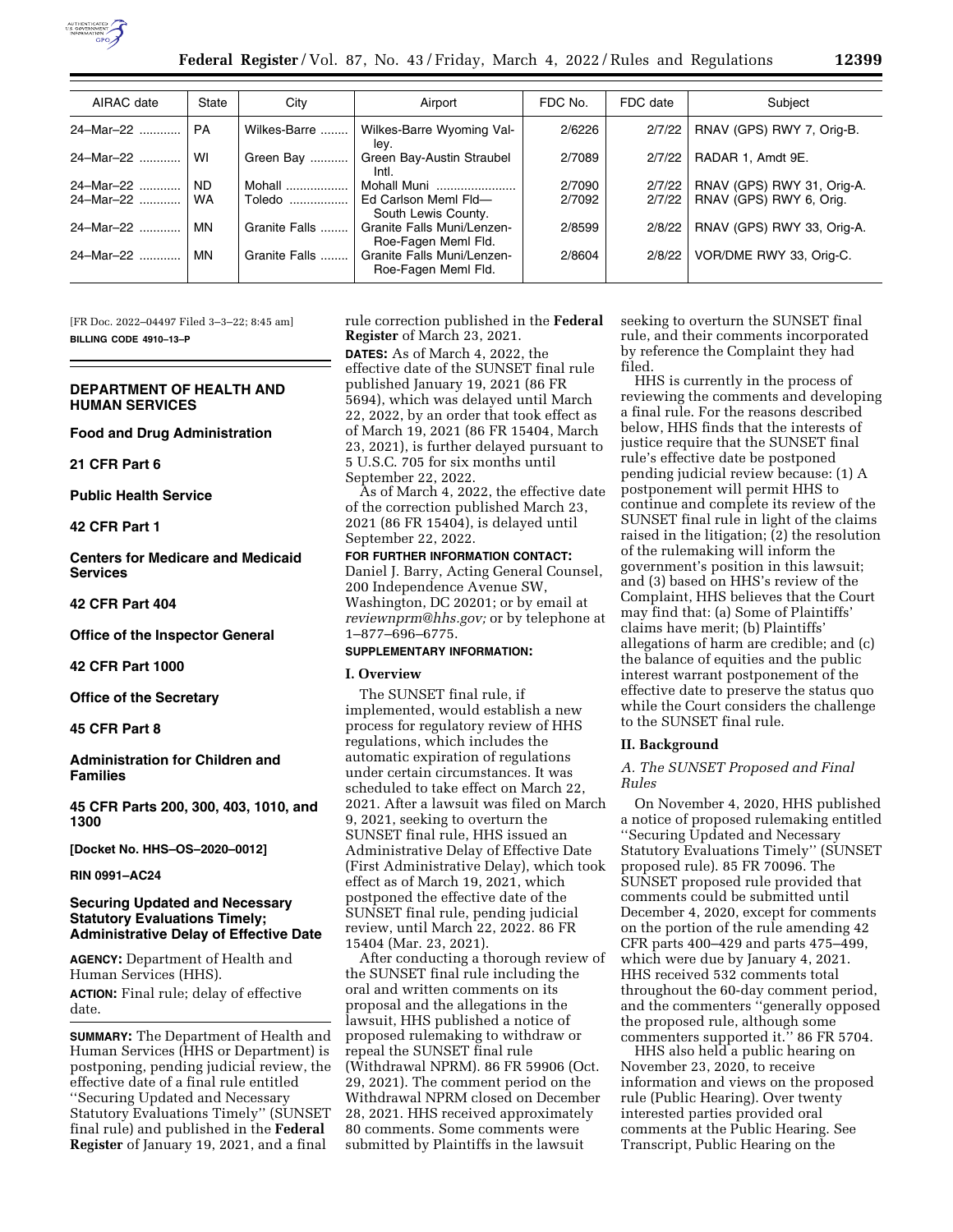Securing Updated and Necessary Statutory Evaluations Timely Notice of Proposed Rulemaking (Nov. 23, 2020) (available at *[https://](https://www.regulations.gov/document/HHSOS-2020-0012-0501) [www.regulations.gov/document/](https://www.regulations.gov/document/HHSOS-2020-0012-0501) [HHSOS-2020-0012-0501](https://www.regulations.gov/document/HHSOS-2020-0012-0501)*) (Public Hearing Transcript).

HHS issued the SUNSET final rule on January 19, 2021. 86 FR 5694. The substance of the SUNSET proposed and final rules are more fully described in the First Administrative Delay, and that description is adopted by reference into this preamble. See 86 FR 15405.

## *B. The Santa Clara Complaint*

On March 9, 2021, the County of Santa Clara, California Tribal Families Coalition, National Association of Pediatric Nurse Practitioners, American Lung Association, Center for Science in the Public Interest, and Natural Resources Defense Council sued the Department seeking to overturn the SUNSET final rule under the Administrative Procedure Act (APA). Complaint, *County of Santa Clara* v. *HHS,* Case No. 5:21–cv–01655–BLF (N.D. Cal.). The substance of the Complaint is more fully described in the First Administrative Delay, and that description is adopted by reference into this preamble. See 86 FR 15405.

## *C. The Administrative Delay of Effective Date and Stay of Litigation.*

On March 9, 2021, HHS issued the First Administrative Delay, which took effect as of March 19, 2021, which postponed the effective date of the SUNSET final rule, pending judicial review, until March 22, 2022. HHS explained that it believed that the Court may find: (a) That some of Plaintiffs' claims have merit; (b) that Plaintiffs' allegations of harm are credible; and (c) that the balance of equities and the public interest warrant postponement of the effective date pending judicial review. Accordingly, the Department found that the interests of justice required a postponement in order to preserve the status quo, because, if the rule took effect while HHS was evaluating the rule in light of the claims raised in litigation, it could create significant obligations for HHS, cause confusion for the public, including Plaintiffs, and may lead to compliance costs as entities, including Plaintiffs, plan steps necessary to deal with the rule's implementation. HHS also observed that it was unaware of any benefits from the implementation of the SUNSET final rule that would be significantly curtailed from a stay of its effective date. See 86 FR 15404–08.

With respect to the *Santa Clara*  litigation, the parties requested that the

court stay the case on the ground that HHS was reviewing the SUNSET final rule in light of Plaintiffs' claims raised in this litigation and needed additional time to evaluate the claims and its position before taking further steps in the litigation. The court granted the stay. Order, *County of Santa Clara* v. *HHS,* Case No. 5:21–cv–01655–BLF (N.D. Cal.) (Apr. 22, 2021). Since that time, the parties have periodically submitted joint status reports to the court and requested that the litigation stay be extended, and those requests have thus far, as of February 1, 2022, been granted.

#### *D. The Withdrawal NPRM*

HHS published the Withdrawal NPRM on October 29, 2021, in which it proposed to withdraw or repeal the SUNSET final rule in its entirety. 86 FR 59906. In the Withdrawal NPRM, the Department explained that, in issuing the SUNSET rule, it should have engaged in a more robust consideration of the comments and should have given greater weight to the potential harms to stakeholders and the public health. Therefore, before issuing the Withdrawal NPRM, the Department reexamined the SUNSET final rule in light of the allegations in the *Santa Clara* complaint, the many comments submitted to the SUNSET proposed rule docket and raised at the Public Hearing, and the current Administration's policies. That review considered the processes followed in issuing the SUNSET final rule, its policy goals and objectives, the projected effects and analysis of impacts in its implementation, and the legal evaluation of and support for its provisions, including whether the rule is consistent with all HHS statutory obligations and its mission to promote and protect the public health.

The comment period on the Withdrawal NPRM closed on December 28, 2021, and HHS received approximately 80 comments. HHS is actively engaged in considering the comments and developing a final rule.

#### **III. Discussion**

Under 5 U.S.C. 705 of the APA, an agency ''may postpone the effective date of action taken by it, pending judicial review,'' when the ''agency finds that justice so requires.'' On March 9, 2021, HHS issued the First Administrative Delay after concluding that the interests of justice required that the SUNSET final rule be stayed pending judicial review. For the reasons described in the First Administrative Delay and as further discussed in this document, the Department has concluded that the

considerations supporting the First Administrative Delay remain true today, and the interests of justice require that the effective date of the SUNSET final rule should be further stayed until September 22, 2022.

In the First Administrative Delay, the Department explained that it was taking a fresh and critical look at the SUNSET final rule in light of the allegations in the Complaint. The Complaint alleged serious legal vulnerabilities of the rule, and, while HHS did not concede any of these claims at that time, HHS required additional time to complete its evaluation of the SUNSET final rule given the pending litigation. In addition, the Complaint raised the question as to whether the SUNSET final rule, issued in the final days of the last Administration, is consistent with the policies and goals of the current Administration, both in terms of the appropriate role of regulatory oversight of the health care industry and necessary engagement with the public, including tribal organizations.

After further review of the SUNSET final rule, the allegations in the Complaint, and the comments on the SUNSET proposed rule, we issued the Withdrawal NPRM in October 2021, in which we discussed our tentative conclusions for further public comment. Our discussion included concerns regarding the procedural shortcomings of the SUNSET rulemaking process, the fundamental errors in its Regulatory Impact Analysis, and the attendant legal vulnerabilities of the SUNSET final rule. Our reanalysis of the regulatory impact of this rule, as set forth in the Withdrawal NPRM, has underscored our belief that the *Santa Clara* court could find merit in at least some of Plaintiffs' claims.

Our review of the approximately 80 comments submitted on the Withdrawal NPRM is ongoing. A few substantive comments support the SUNSET final rule while many other substantive comments favor withdrawal or repeal. As noted, Plaintiffs in the *Santa Clara*  litigation submitted comments on the Withdrawal NPRM that attached copies of the Complaint. Accordingly, HHS's consideration of the Complaint's critique of the SUNSET final rule are part of its ongoing review.

The Complaint also alleges that Plaintiffs and others would be immediately harmed by the SUNSET final rule, if implemented. The Complaint alleges that the uncertainty resulting from its implementation impacts the entire healthcare sector, which accounts for nearly one-fifth of the U.S. economy and secures individual and community health for